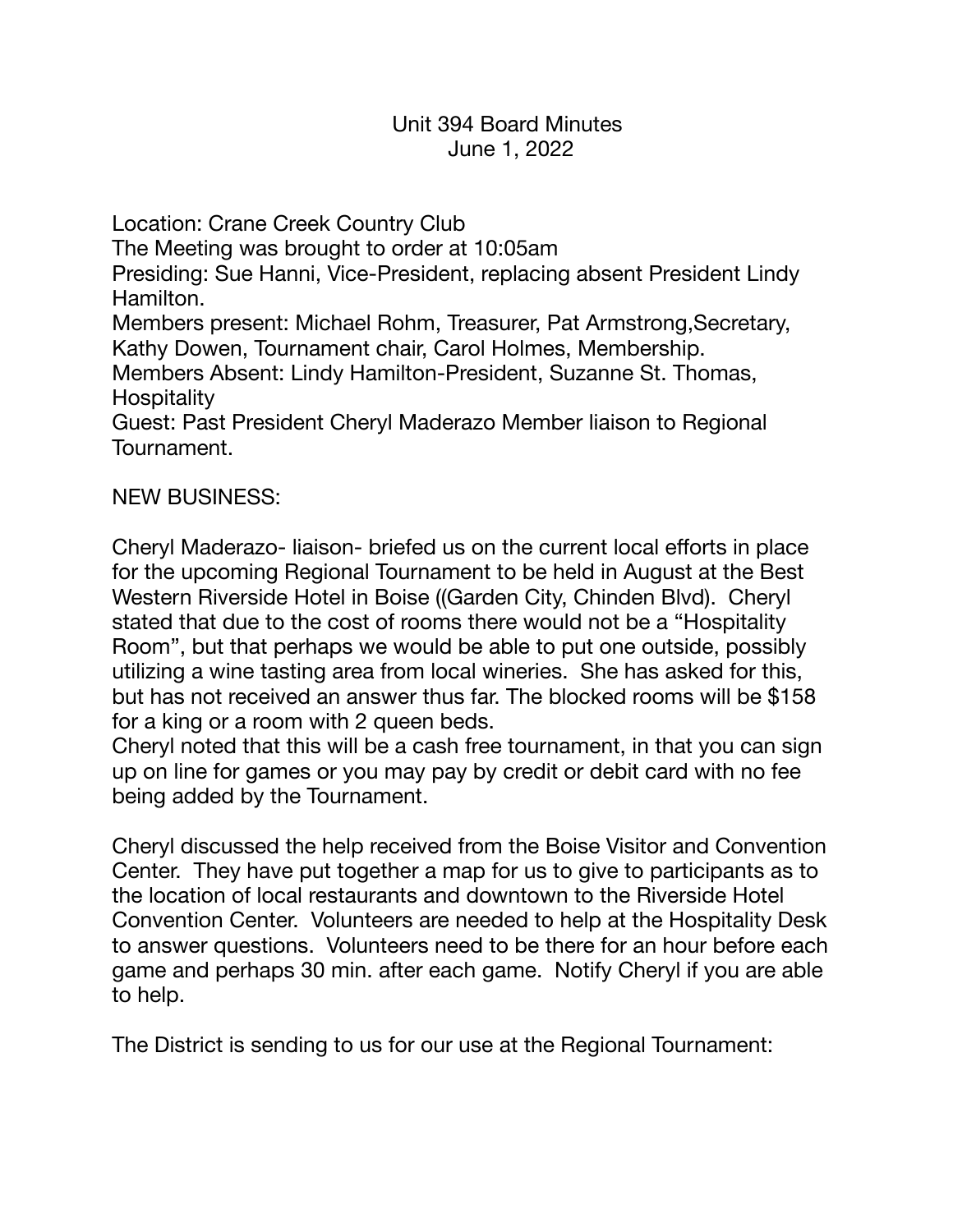A backdrop with a card deck design for taking selfies. Also, some colorful, fun signs to hold up in front of the photo that say "First Regional Winner", "Thank You Partner", "Bridge Bum", "Life Master in Process" etc.

Maryon Evans and DeAnna McMahon have agreed to Co Chair the Beginner/Intermediate section of the Regional Tournament. They are currently brainstorming these classes and tournament etiquette and board timing sessions. If you have any ideas please contact Maryon Evans at [luv2hike43@yahoo.com](mailto:luv2hike43@yahoo.com) or DeAnna at deannam1952@gmail.com. Nancy Feldman has agreed to teach 3 classes in the mornings before the 10:00am starting games. A flyer will be created by the District, featuring Nancy and the classes and the Barbara Seagram free lesson. Each Player in the Beginner/Intermediate group that signs up to play will receive a link to a 2 hr pre-recorded lesson from Barbara Seagram.

Bev Franson has agreed to be the Caddy Master and will work with the district and Cheryl .

Duane Christensen is the Partnership Chair. If you need a partner , he will do his best to help you find one. Game Times will be 10:00am, 3:00pm and 7:00pm (only August 1, 2022.

Flyers are available for the Regional. Games are \$15 at the Regional and \$12 for the Sectional.

OLD BUSINESS:

Pat Armstrong-Secretary- stated that there were no corrections to the minutes, so they will remain as sent out. Pat remarked that she had been paying for the coffee at \$40 a pot, and that the April coffee, and decaf coffee and tea came to \$140. Michael Rohm made a motion that Pat be reimbursed for the coffee. Motion was approved by all. Pat will give the bill to Michael.

Michael Rohm- Treasurer's report.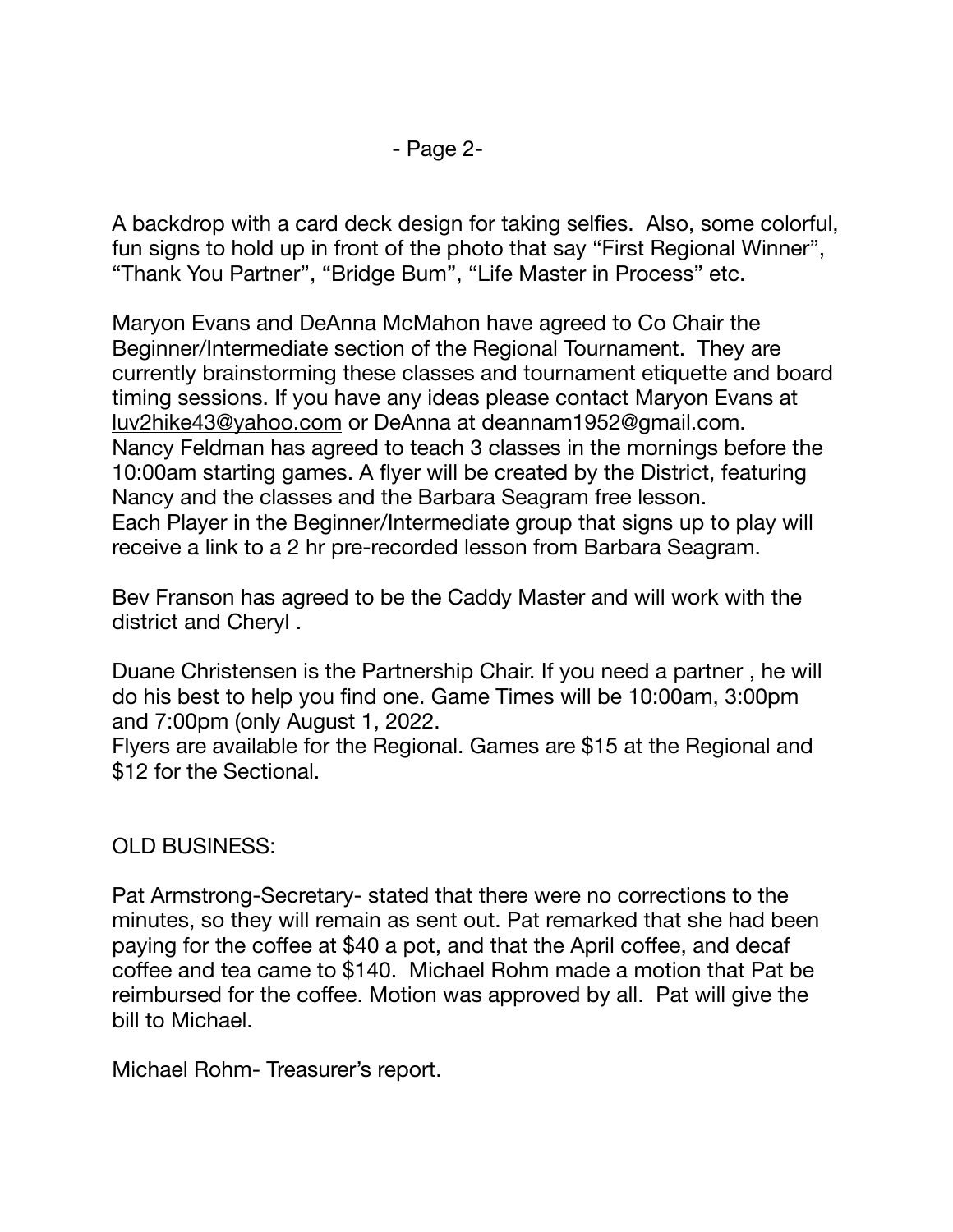Michael handed out the Profit & Loss statements for January 1, 2022- June 1, 2022.

In May we had 10.5 tables…42 players raising \$336. We paid Craig Jones \$100 for his Directorship. Total profit for the Unit was \$236.00. There were 13.5 tables at the June 1,2022 game.

Longest Day Tournament-Monday June 20, 2022.

Discussion of donation of free play tickets. A lengthy discussion followed with the Unit Board deciding to donate two free play ticket to the Sectional Tournament in September for the raffle. Sue Hanni made a motion to approve, Seconded by Pat Armstrong, all agreed to this donation.

A short discussion was held in regards to the Directors Pay..It was agreed by all to pay the Directors all the same, no matter who made up the boards.

Kathy Dowen- Tournament Chair

Kathy said that flyers have been made and will be sent out, and that all things seemed to be under control for the Sectional at this time. Crane Creek has no available dates until February 2023. UNIT GAMES FOR JULY AND SEPTEMBER WILL BE HELD AT THE VALLEYVIEW ASSISTED LIVING. All members were in agreement that the Unit games should be held on the first Sunday of every month, except for August when the Regional Tournament will be held. Directors for the Unit Games will be as follows: July-Duane Christensen- Member at large- Carol Holmes September- John Gram October- Kay Reed November-Kathy Dowen December- Duane Christensen

December Unit Game will be held at the Basque Center. We will be using ANSOTS Catering from the Restaurant across the street. We will play the game first (\$8) and hold the Christmas Dinner after the game. A lengthy discussion was held as to pricing and if the Bridge Club Owners were going to be sharing costs with us and if so how much. Kathy Dowen said she and Suzanne St. Thomas would contact the owners, as to their participation.